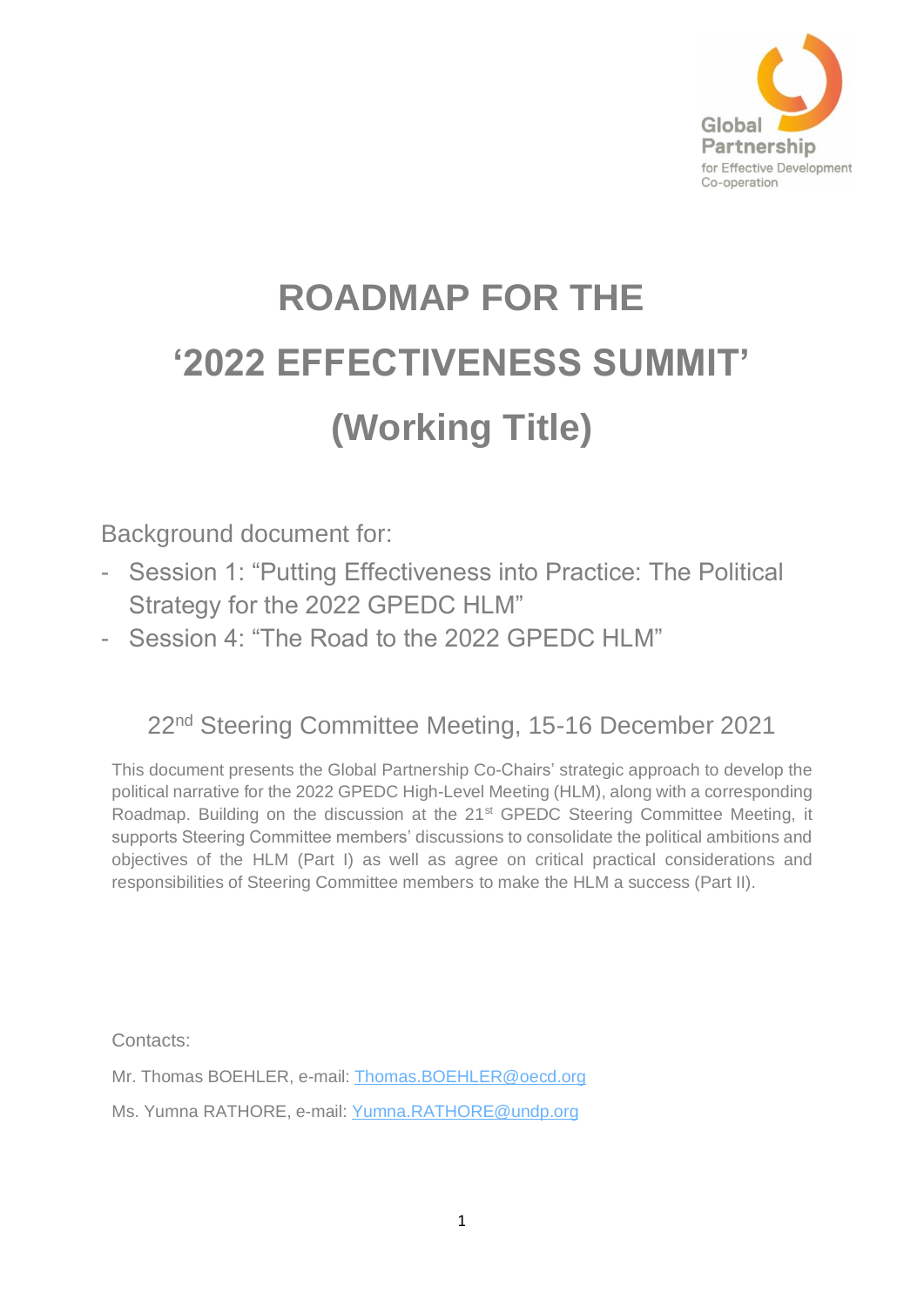### **INTRODUCTION**

**The 2022 GPEDC High-Level Meeting will gather crucial development actors at the highest level to drive urgent action to make development work better and fairer for those at risk and increase resilience and accelerate progress towards the 2030 Agenda in an era of pandemics, economic shocks and climate disasters. The HLM aims to facilitate important political decisions to move from high-level commitments to action on more effective development co-operation at the country level.**

This vision, agreed at the last Steering Committee meeting, will frame the 2022 GPEDC HLM's contribution to the 2030 Agenda, shape the political dialogue and galvanize action to address urgent global challenges, ranging from persistent poverty and rising inequality to the impact of climate change aggravated by the COVID pandemic and shrinking democratic space. Showcasing how applying the four effectiveness principles at the country level to address such challenges in different contexts and settings is expected to demonstrate that the shared principles are more important than ever.

**Delivering on this vision requires a narrative that attracts political attention ahead of the High-Level Meeting.** This narrative will have to be action-oriented, informed by stakeholders' experiences and lessons, and built on evidence from the country level. It should support all key players to improve the impact of their development co-operation partnerships and accelerate progress towards the SDGs and leaving no one behind. It will also have to be informed by practical solutions addressing the complex effectiveness challenges that stakeholders face when delivering together at the country level.

As agreed in the 21<sup>st</sup> Steering Committee meeting, preparations for the 2022 GPEDC HLM will be based on four tracks:



# **GPEDC HLM 2022**

**Part I** of this document serves as background for Session I. It presents a political strategy for the HLM and identifies considerations related to the narrative and outcome document for the Committee's guidance. **Part II** serves as background for Session IV. It sets out how Steering Committee members can actively engage and contribute to the implementation of the "Road to the 2022 GPEDC HLM" and related organizational and outreach activities (programme, communications, advocacy).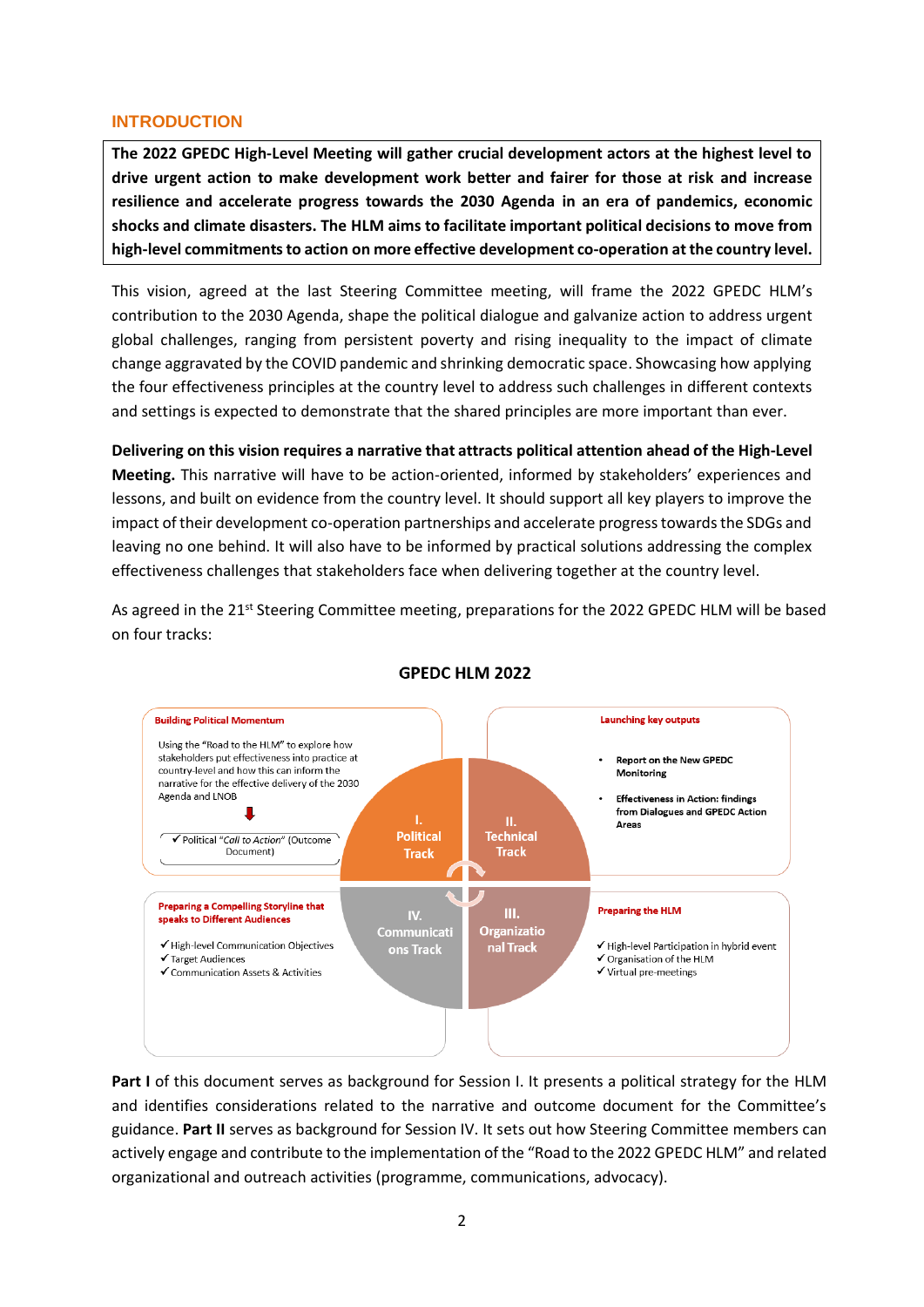# **PART I: A POLITICAL STRATEGY FOR THE 2022 GPEDC HLM**

**Strong, ministerial-level attendance will be critical to gather the necessary political support for a renewed and compelling narrative on effective development co-operation.** This requires clear communication on the added-value of effective development co-operation and the GPEDC to the 2030 Agenda and the SDGs. For this purpose, at the 21<sup>st</sup> Steering Committee meeting, members supported developing a concise, action-oriented political outcome document that avoids lengthy drafting and validation processes.

#### **1. A compelling political narrative**

A modernised narrative on effective development co-operation requires **appealing political messages, clear incentives and entry points for why stakeholders would want to engage with the GPEDC.** These messages will be shaped in an inclusive manner, driven by Steering Committee members with their constituencies in the run-up to the HLM. They provide impetus for moving from commitments to action along two fronts:

- **Reconfirming the centrality of the effectiveness principles and applying them to all efforts to implement the 2030 Agenda, leave no one behind (LNOB) and build resilience**. Addressing lack of progress on the SDGs, rising inequality and the climate emergency, amidst constraining fiscal space in many countries, requires principle-led and evidence-based development efforts to strengthen country resilience to build back better in a stronger, greener and inclusive way, with a greater focus on those furthest behind. Placing effectiveness at the centre of all development efforts requires responding to the practical challenges and inherent tensions of development co-operation to ensure constructive engagement between national and international stakeholders. Translating the effectiveness principles across different operating environments, across actors and delivery channels, can provide pragmatic guidance to deliver better for people and planet.
- **Putting effectiveness into practice at the country level**. The implementation of the SDGs happens at the country level and the GPEDC can support this effort by supporting regular dialogue, concrete action, sharing of best practices and concrete experiences, and systematic tracking of progress on effectiveness. The monitoring exercise is a clear avenue for this, and interim outcomes of the reform that is underway point to a renewed approach that will put more emphasis on encouraging partner countries to institutionalise the monitoring exercise in their existing processes and systems, as well as to utilise results for dialogue, action, and ultimately behaviour change. Development cooperation actors should express a real commitment to invest more in country capacity in the spirit of the 'whole-of-society approach' and use the new monitoring framework to mainstream the development effectiveness principles in appropriate processes and systems at the country level. These changes at country level need to be matched by corresponding efforts to improve policies and practices at global level.

#### **2. Building political momentum & consensus around an outcome document**

The political narrative that underpins the vision will be delivered in the form of a clear and ambitious **call to action**. Firmly owned and driven by Co-Chairs, the political outcome of the HLM will be jointly owned at the highest political level and agreed by all key partners. The concise, action-focused outcome document will convey the political vision and ambition to directly contribute to the acceleration of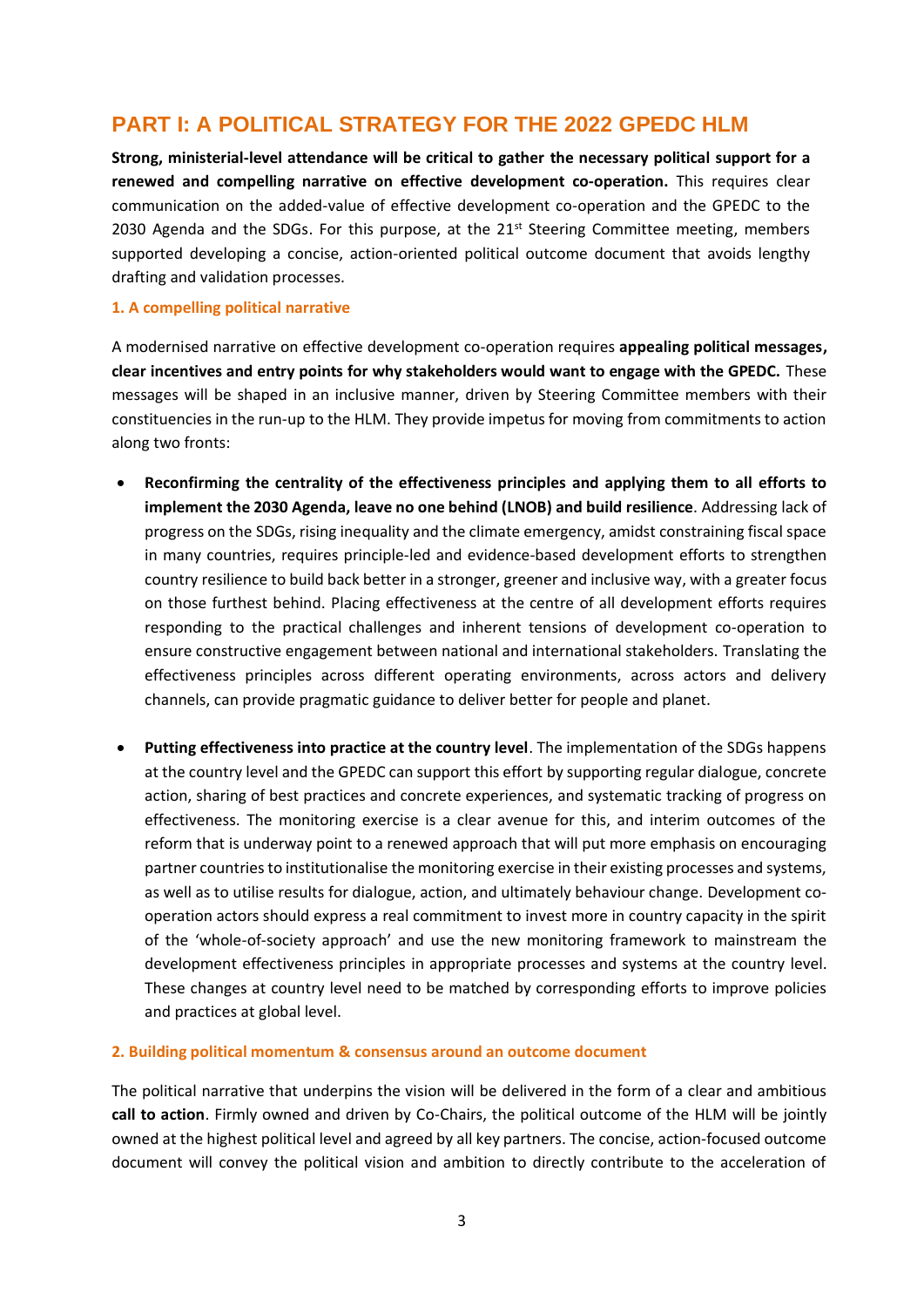progress against the 2030 Agenda at all levels. This call to action will be articulated around a set of political decisions that launch:

- i) The new **solutions-oriented policy narrative** on development effectiveness
- ii) The reformed **monitoring approach** and call for all countries and partners to sign up for the next monitoring round in 2023
- iii) GPEDC's **renewed way of working** to achieve stronger impact.

**To build political momentum for the 'call to action', Co-chairs and Steering Committee members will need to engage in dedicated outreach to constituencies early and following a clear process.** Halfway through the SDG period, accelerated efforts on the quality of development co-operation need to be made to meet the SDG targets. Making the effectiveness principles a central pillar of this effort to realise the 'Decade of Action' will require targeted and dedicated efforts by all Steering Committee members. They can help ensure political engagement and consistent messaging on GPEDC's political vision and ambitions for the HLM in key milestone events throughout 2022. The figure below ("Road to the High-Level Meeting") summarizes the proposed key milestone eventsto target GPEDC's political engagement and messaging in the run-up to the Summit. The table in part II provides more details on milestones for the preparation of the political call to action.



**The "Road to the High-Level Meeting", a living planning tool for the Steering Committee, presents the main vehicle to build political momentum among constituencies and to consult on elements of the outcome document.** The Co-Chairs have already started consultations with Steering Committee members to align political expectations, shape compelling messages and define joint ambitions for the High-Level Meeting. These ongoing consultations help to agree on scope and content of a zero draft of the outcome document. They also provide an avenue to (re-)engage actors that have disengaged from the GPEDC in the past. This, in turn, requires Co-Chairs and Steering Committee members to agree on which actors to target and what political incentives would spark their interest in the HLM.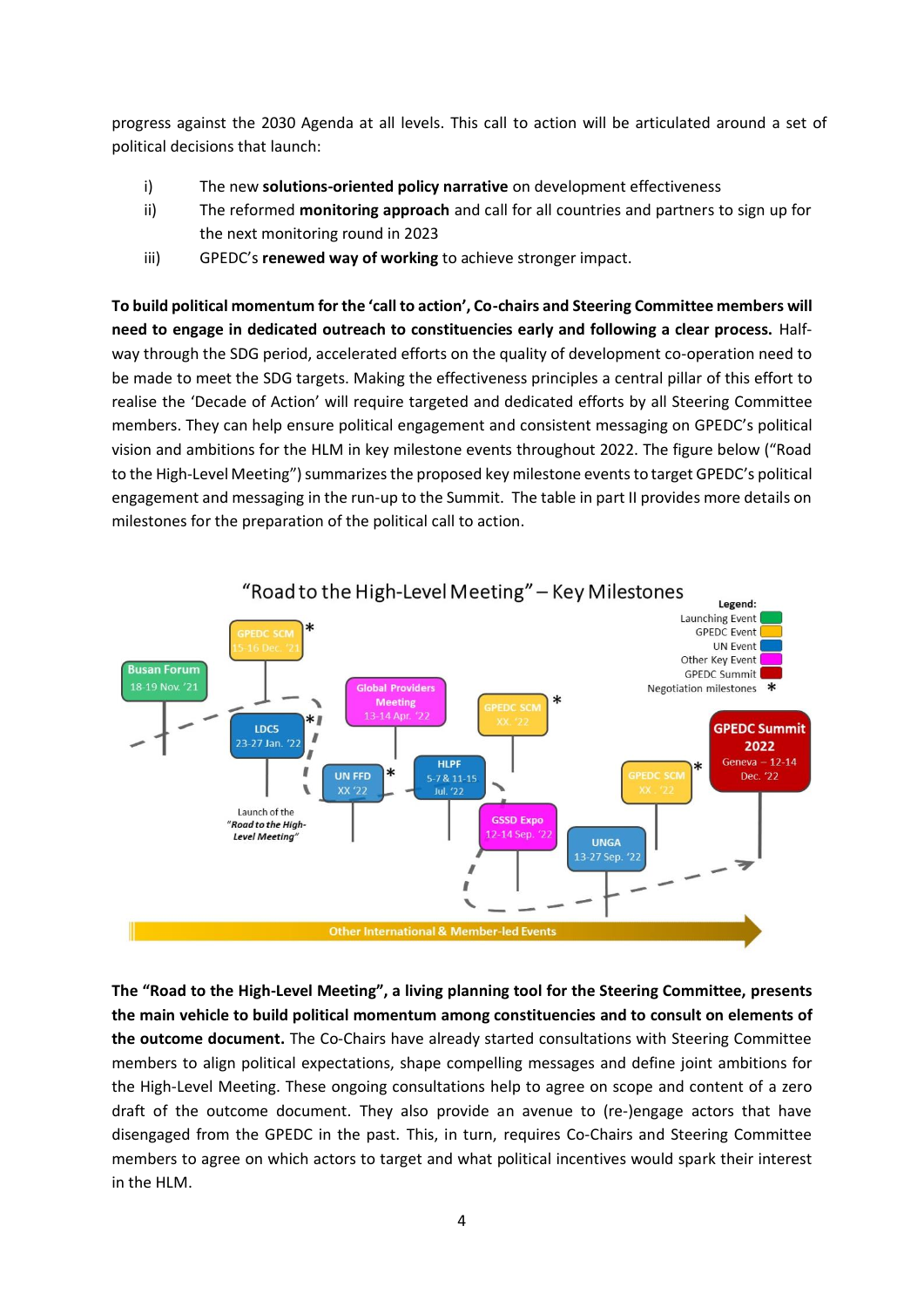Several key developments can inform this approach, including:

- Development effectiveness is a key priority for **DAC members.** They are spearheading a modernised interpretation of the effectiveness principles for the DAC's own policies, practices and systems in line with their changing operating environment and requirements.
- The substantive work with **Southern Providers** in the current Work Programme will lay a basis to engage with the growing number of providers of South-South Co-operation and dual countries. This can be a basis to mobilize and motivate **middle-income countries** to engage, including identifying a representative future Co-Chair for "dual countries" and exploring how to address their specific interests in the future work programme.
- New convergence around specific effectiveness topics may provide openings for exploring new strategic engagement with **BRICS** strategically, including the **BRICS-led New Development Bank**.
- Convergence with **World Bank** priorities, based on their recently updated diagnostics of the "Aid Architecture in a Changing Landscape" which calls for further research on the impact of increasing aid proliferation and fragmentation on aid effectiveness and efficiency.
- Regarding **climate finance,** there is increased recognition of the importance of effectiveness in many national administrations, especially post-COP26. This provides a specific opening for engagement of a different group of actors.

The Road to the High-Level Meeting will also be accompanied by **communication campaigns** that explain the value added of greater development effectiveness for different players in different contexts while putting the Global Partnership centre-stage and synonymous with talk of partnerships, SDG17, COVID response and meeting the 2030 Agenda.

**Dedicated events for consultations on the outcome document of the High-Level Meeting are expected to take place throughout 2022**. Steering Committee meetings are expected to play a key role in this process, including by providing suggestions for opportunities for consultations within respective constituencies/regions; organising regional preparatory workshops; or using their respective consultation processes to discuss the outcome document. While ensuring the need to consult within their individual constituencies, all stakeholders are also encouraged to reach out to other stakeholders as part of their consultations. To complement the member-led process for consultations on the outcome document, GPEDC's branded side events in the margin of milestone events will also contribute to the preparation of the outcome document. In addition, Co-Chairs will organize a series of thematic online consultations and webinars to discuss selected parts of the outcome document. The dedicated website will be launched in the context of the communications campaign; it is expected that the draft outcome document may be available online in the second half of 2022 to ensure broader inputs.

#### **3. Agreeing on what success looks like**

**Achieving the above ambitious political outcomes of the HLM needs all Steering Committee Members to communicate, coordinate and rally their political efforts around clear priorities.** The below list of success criteria serves the purpose of agreeing on common high-level expectations for the HLM. Achieving success depends on the Co-Chairs as well as members of the Steering Committee:

- **Ministerial-and high-level participation and engagement from across all GPEDC constituencies**  in line with overall expectations for stakeholder engagement.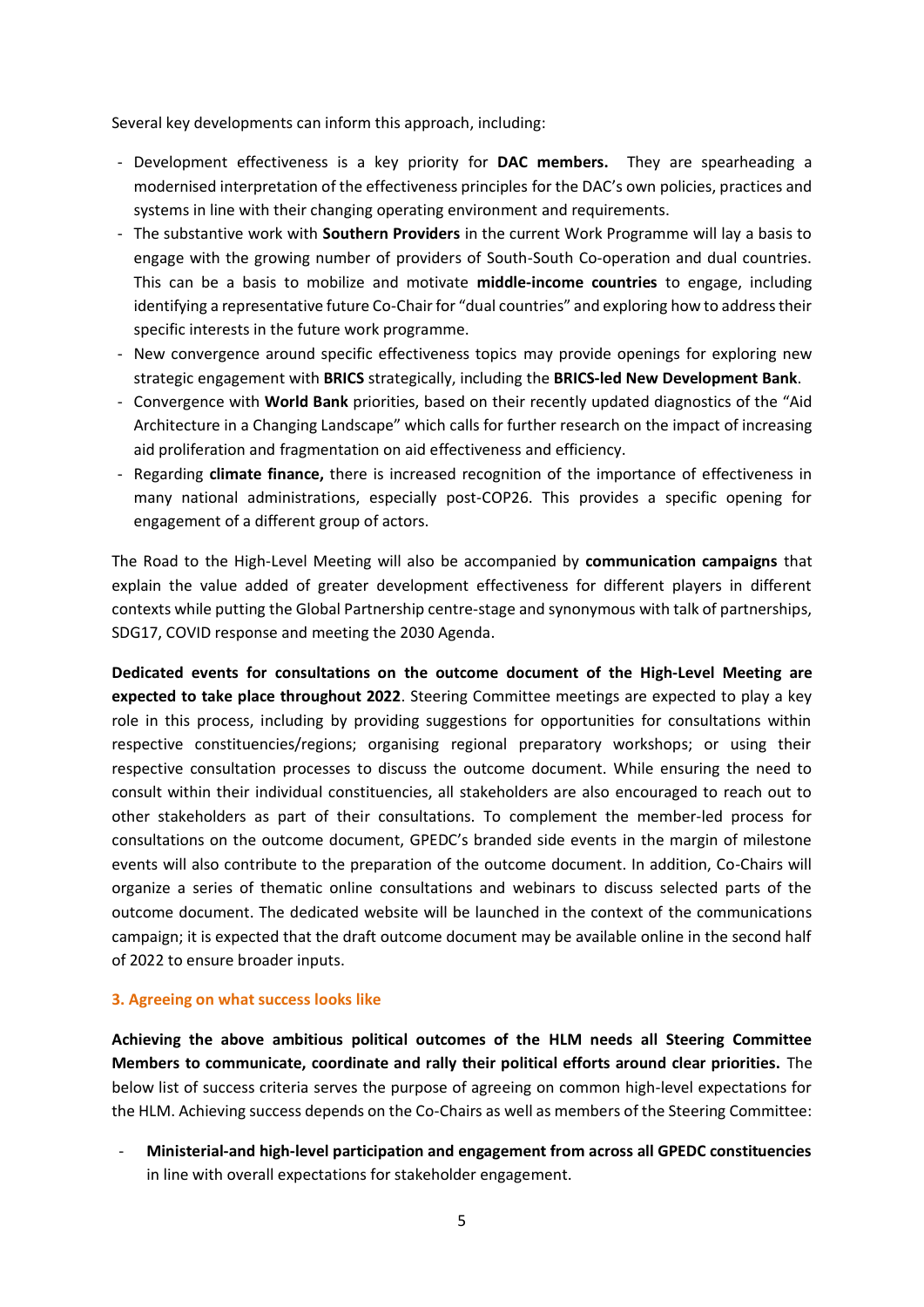- **The launch of a compelling new vision for effectiveness towards 2030**, captured in a political 'call to action' for stakeholders to rally around, and related succinct communication efforts. It must give a clear answer to the question: what's in it for me?
- **Broad buy-in to the ongoing importance of development effectiveness at country level to deliver the SDGs**. This requires participants to share how lessons from the effectiveness principles are being applied in new and evolving ways of working together, through strong partner country engagement at and in the lead up to the HLM and the sharing of experiences from the Action Areas, Action Dialogues and deliverables from the GPEDC work programme.
- The launch of critical new policy initiatives to realize a new political vision, along with clear political ownership to ensure their operationalisation soon after the HLM.
- Open discussions held in the run-up to the HLM to **identify four new GPEDC Co-Chairs** and ideally engage them pro-actively in the HLM preparations several months prior to the HLM.
- Consultations held in the run-up to the HLM to identify **new Steering Committee members for the vacant seats and possible rotation of existing seats.**
- **A hybrid event format** that provides for **an engaging, inclusive and productive GPEDC HLM**, that will be regarded as a success and reference point for similar high-level meetings.

# **4. Technical outputs**

**The High-Level Meeting willshowcase relevant technical outputs expected through the GPEDC 2020- 22 programme of work.** The technical outputs and related evidence will illustrate and underpin the new political narrative on the effectiveness of development co-operation. They shall also inform any new policy initiatives as well as new sectoral or thematic work with an effectiveness angle that would be discussed at the HLM.

**The GPEDC will launch reports that would capture key findings from the Action Dialogues, the new monitoring framework and process and other GPEDC Action Areas.** The monitoring report will give a succinct overview of the reform of the GPEDC monitoring with a forward-looking focus on the launch of the new monitoring framework and process. It could include insights and evidence from countries which piloted elements of the new exercise. In addition, (a) report(s) on 'Effectiveness in Action', will give an overarching global commentary on the themes, findings and follow-up actions emanating from the Action Dialogues. The aim will be to convey the state of effectiveness, persistent challenges and emerging trends in the partner countries that led an Action Dialogue and from activities in the diverse Action Areas of the current work programme.

**All Action Areas are encouraged to also showcase the result of their work at the High-Level Meeting.** The specific format will depend on the nature of the technical outputs of the respective Action Areas (toolkits, guidance, research, webinars, etc.). Action Area leads will be invited to consider appropriate opportunities within the Road to the GPEDC HLM planning for launching their deliverables. All outputs from the Action Areas will also be made available through the Knowledge Platform and on the GPEDC website.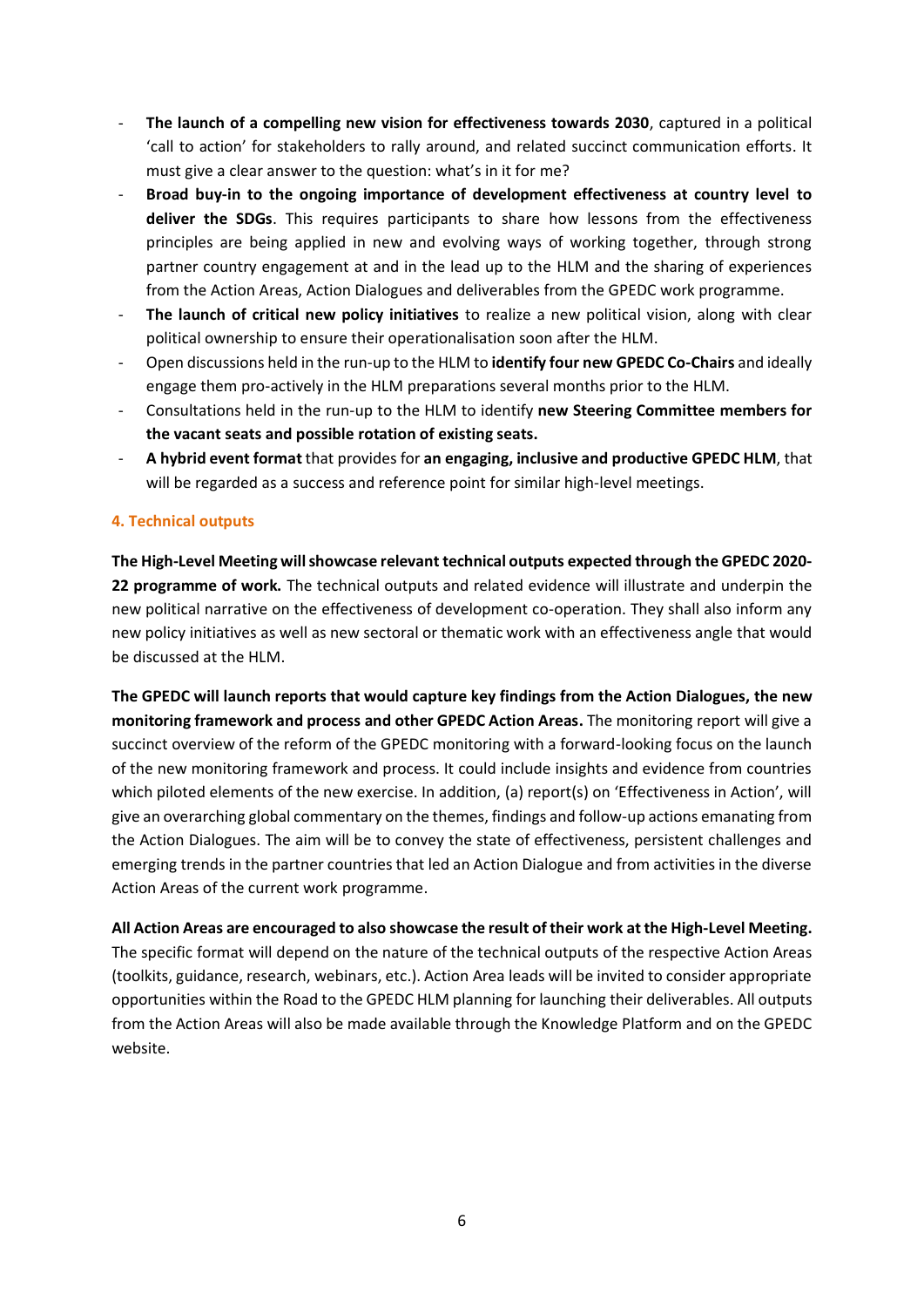#### **Questions for discussion**

#### **How will you be able to support the political track to prepare the GPEDC High-Level Meeting?**

On the narrative:

- How can your constituency contribute to a modernised narrative to help put effectiveness to practice at the country level?

- What can the Action Areas and related processes contribute to this narrative?

On the political process:

- Do you agree with the proposed political ambition, including the political deliverables? Are elements missing?

- Which flagship events of the Road to the Effectiveness HLM will you spearhead to shape the political contributions of your constituency and how?

- How can you contribute to achieve the set of proposed success criteria?

On the Outcome Document:

- What critical 'burning' issues do you expect the political outcome document to address?
- What new policy initiatives should the High-Level Meeting launch?
- What dynamics should be considered for the process of the outcome document?

On the Technical Outputs:

- Do you agree with the proposed reports?
- What do you wish to highlight in the report on the Action Dialogues and Action Areas?
- What do you wish to showcase from the Action Areas in the High-Level Meeting?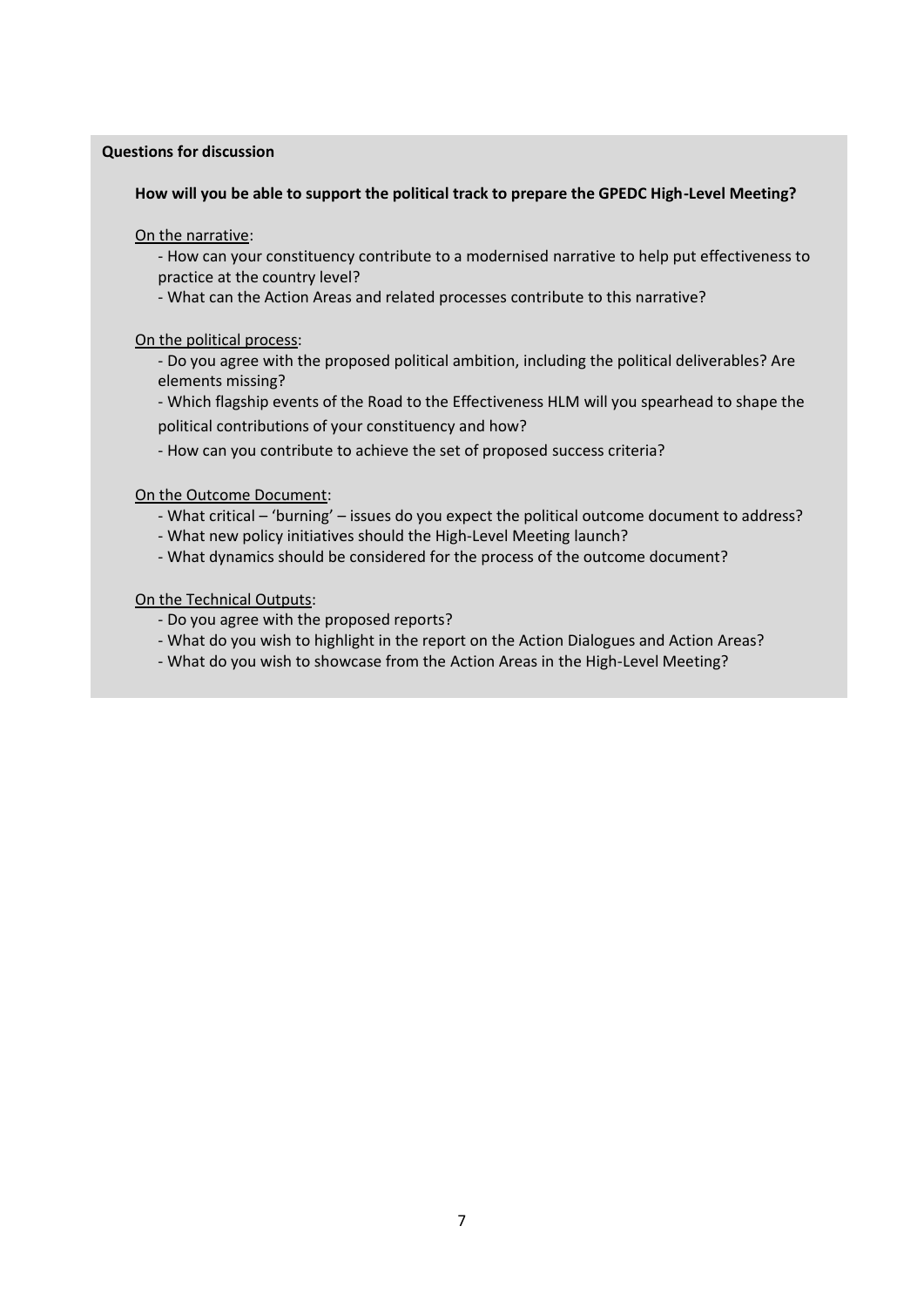# **PART II: PREPARING FOR THE HIGH-LEVEL MEETING**

# **1. Developing and implementing the "Road to the High-Level Meeting" in practice**

Annex 1 provides a more exhaustive draft "Road to the High-Level Meeting", complementing flagship events with specific consultation opportunities that each Steering Committee member can spearhead, at constituency, regional or global level, as well as any other events that can be led by other partners. Members are invited to consider how to raise awareness and build political consensus in the run up to the GPEDC High-Level Meeting in the events in which they participate. **Steering Committee members are invited to signal which events they are willing to support** and, if relevant, include other events in the online [version of this calendar.](https://www.effectivecooperation.org/RoadtoHLM3Calendar) Opportunities to explore include exchanges through regional bodies,<sup>1</sup> thematic discussions<sup>2</sup> and with academia.<sup>3</sup>

**The events outlined provide occasions for all constituencies to make political and substantive contributions to a modernised narrative on effective development co-operation.** The events also allow stakeholder groups to identify frictions, disagreements, or provocative topics that have political weight that could inform the outcome document, feed into the development of the HLM agenda, signalling further political dialogue is needed.

# **2. Preliminary logistical considerations for a successful Hybrid event and virtual platform**

#### *The right mix of participants…*

**The objective is to ensure high-level participation – partially in person – of a critical number of Ministers and other high-level representatives,** prioritising those development actors that will play a significant role in realising the GPEDC's ambitious new vision for 2030. Also, meaningful reengagement with important development actors that have disengaged in the past, the BRICS and the IFIs in particular, will have to be explored. Special emphasis should also be placed on key multipliers and networks.

# *…in an appropriate format that supports a politically attractive HLM Programme?*

**An appropriate format that enables a meaningful experience for those joining virtually, almost at par with those attending in-person,** is a key success factor of the HLM. With the long-term impact of the COVID-19 pandemic in all regions likely to still be unclear by the end of 2022, the format of the HLM should allow for interactive exchanges and decision making so to not lose high-level participation at the last minute. It must be set up to ensure 'ministerial character' but also be nimble, with limited carbon footprint and enough interactive opportunities and concrete initiatives and outcomes to avoid being a 'talk show only'.

**The combination of the political and substantive outputs the GPEDC aims to deliver should guide the development of a HLM programme that attracts both political decision-makers as well as** 

<sup>1</sup> e.g. AUDA-NEPAD, the Dubai International Humanitarian and Development Conference DIHAD or the EU-League of Arab States HLM, the Ibero-American HLM etc.

<sup>&</sup>lt;sup>2</sup> e.g. on LNOB the European Development Days, Conference co-organised by UNRISD, UNICEF and others on 'New Eco-Social World: Leaving no one behind'.

<sup>3</sup> e.g. through Southern Think Tanks including from NeST and CAITEC to reach Southern Partners, as well as others.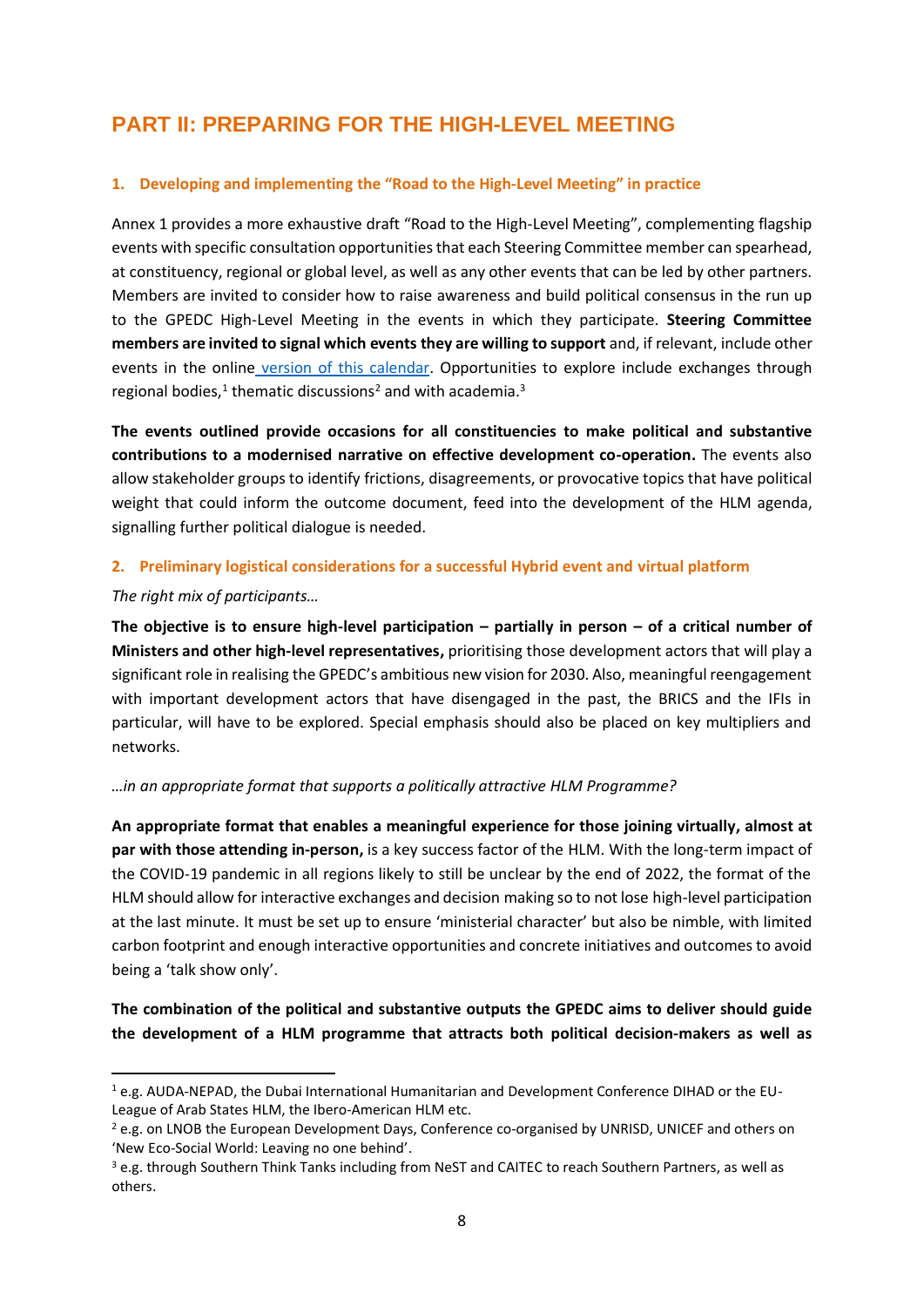**practitioners across all constituencies.** The HLM agenda should allow for solid political debates that build on success stories and 'failures'. Agreeing on a preliminary skeleton structure for the HLM Programme now is critical to inform the organizational decisions around the right hybrid format. This requires clarifying the "fit" of specific political and technical outputs with the HLM programme.

In view of these considerations, the HLM could be conceptualised as follows:

- A **series of high-level virtual GPEDC pre-meetings** several days before the HLM and the two and a half days HLM in Geneva.
	- High-level virtual pre meetings/events could include, for instance, a CSO event, a Kampala Principles Forum, a parliamentary day, or thematic topics, organised by respective Steering Committee members and respective constituencies.
	- **High-Level Meeting days (12-14 December)**, organised around a series of plenary roundtables and technical break-out events. Plenary roundtables should balance high-level substantive political discussions on critical effectiveness issues (e.g. critical findings from the ADs) with more process-oriented sessions that e.g. launch the political outcome document or the GPEDC monitoring exercise. Technical breakout events can present and discuss the key guidance produced by the GPEDC's Action Areas (e.g. the Kampala Principles' toolkit).
- The event will use a **virtual engagement platform** (e.g. [WHOVA,](https://www.youtube.com/watch?v=YnbJg-fhxdY) [SCOOCS,](https://www.youtube.com/watch?v=8uCIqjmoEIY) [Socio\)](https://www.youtube.com/watch?v=Aho2y4ylB9k) for registration, streaming, chatting, polling and networking opportunities that will boost interactivity.
- **There must be a good balance among physically present stakeholders in terms of:**
	- **Constituency and regional representation** must be observed to avoid the impression that any constituency or stakeholder group is dominating. Many of the Ministers could join thematic discussions throughout the week online, with a large share of the audience being able to join online only.
	- **Defining jointly-agreed criteria for inviting actors whose contribution in-person is key.** It could be limited to a broad group of 'Friends of the GPEDC' and key advocates of development effectiveness, including: outgoing and incoming Co-chairs, all constituencies represented in the Steering Committee at highest level, all members that lead and are represented in Action Areas and Action Dialogues, and key other actors whose contribution to the agenda is vital. In order to boost the country-level focus this should include a critical number of actors operating at the local level with hands-on experience of effectiveness challenges.

# **3. Preparing and disseminating a compelling storyline that speaks to different audiences**

The high-level communication objectives are three-fold:

- 1. To **advocate** for the principles of effective development co-operation as basis for working with partners to enable the 2030 Agenda.
- 2. To **ensure** the Global Partnership is centre-stage and synonymous with talk of partnerships, SDG17 and as a catalyst in COVID response and for building back better.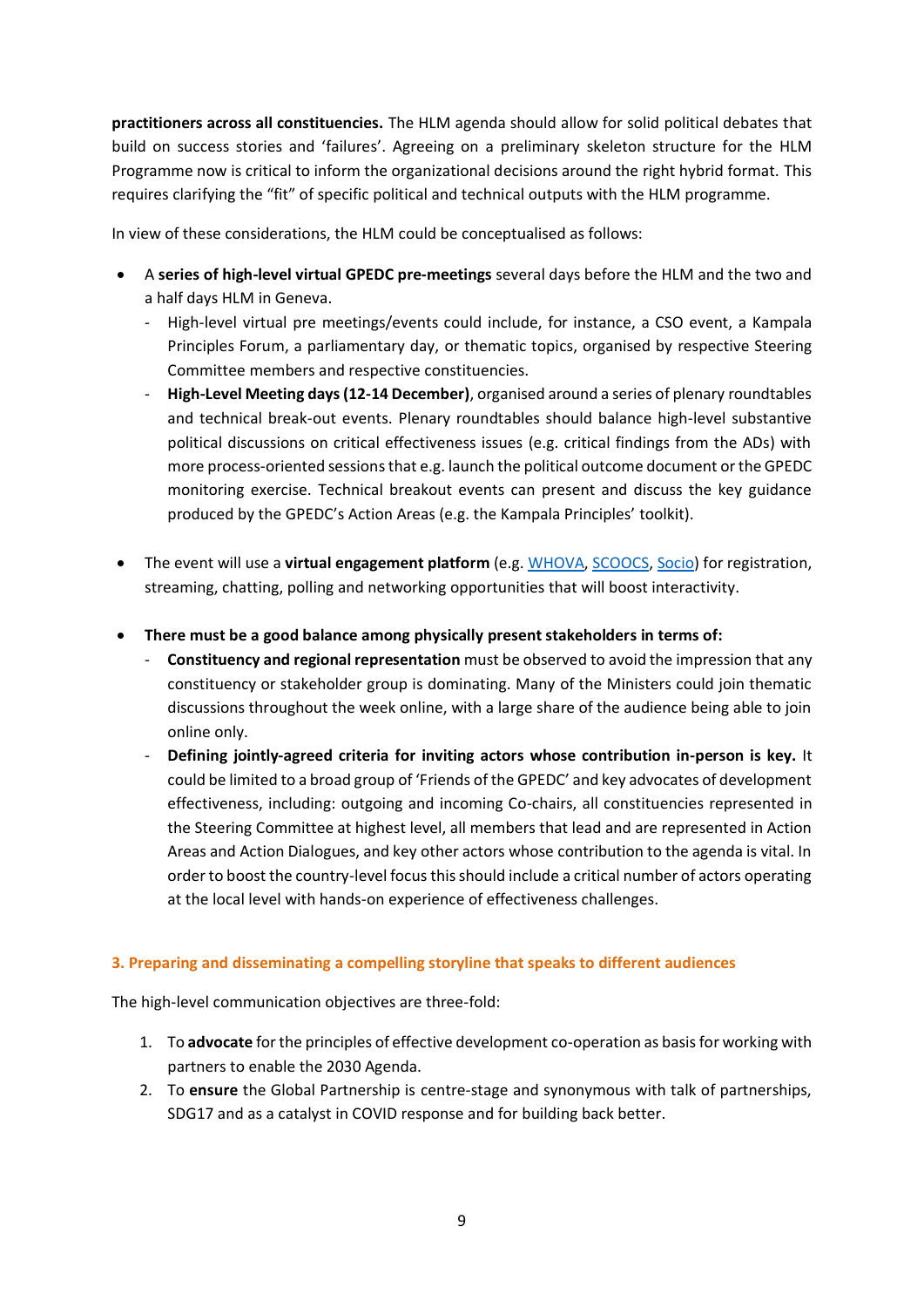3. To **engage** diverse development co-operation stakeholders, partners and networks in disseminating Global Partnership's evidence and work at the country level, ensuring they stay connected in the "Road to HLM" and throughout the HLM3.

Based on agreement at SCM21, key elements for a communications strategy around the HLM are outlined below, including:

- **Strategic communication partnerships:** The JST will work with external expert partners such as **the UN SDG Action Campaign** to develop unique branding, easy-to-understand key messages, innovative videos and interviews, and to disseminate them in timely social media campaigns during key, strategicglobal fora (as highlighted in Annex 1), engaging and involving diverse development co-operation stakeholders throughout the year. For the HLM, the SDG Action Campaign will also help the JST to create a unique virtual engagement platform for an easy user journey for those joining virtually.
- **Target Audiences:** The effectiveness narrative will be unpacked by various constituency groups including internal networks such as those within the Steering Committee but also external/disengaged stakeholder groups (e.g. BRICS, climate finance actors). A series of exchanges between Co-Chairs and Steering Committee members will be held to tailor the narrative based on insights gathered.
- **Communication Assets & Activities:** Working with internal and external partners, a diverse range of products and activities will be developed and disseminated to enhance communications and outreach efforts in the lead-up to, during and after HLM3. The following products will be branded and designed for the GPEDC HLM:
	- o **A leaflet** on the who, what, why now and how of the High-Level Meeting to entice political participation at the highest levels
	- o Easy-to-understand **social media content including videos and testimonials** launched at key events in the lead up to HLM3
	- o An **online, vertical-style, visual interactive story** (example [here\)](https://feature.undp.org/breaking-up-with-fossil-fuels/?utm_source=web&utm_medium=homepage&utm_campaign=fossilfuels) summarizing the key deliverables of the Global Partnership Work Programme and building new political momentum and narrative toward HLM3
	- o **Country pages on the Knowledge Platform** to collect and curate relevant case studies, evidence, blogs and stories
	- o Furthermore, the **Global Partnership website and newsletter series** will be actively managed as a hub for the latest information on HLM3.

A successful communications effort will mean:

- **Existing partners and networks** are increasingly engaged in promoting key messages at critical events in the 'Road to the HLM'
- **New partners and networks** are now involved with the GPEDC and sharing of key messages in the lead up to the HLM, eventually also attending and engaging in the HLM
- More **social media followers** and engagement, and 'GPEDC HLM' news in **national and international media**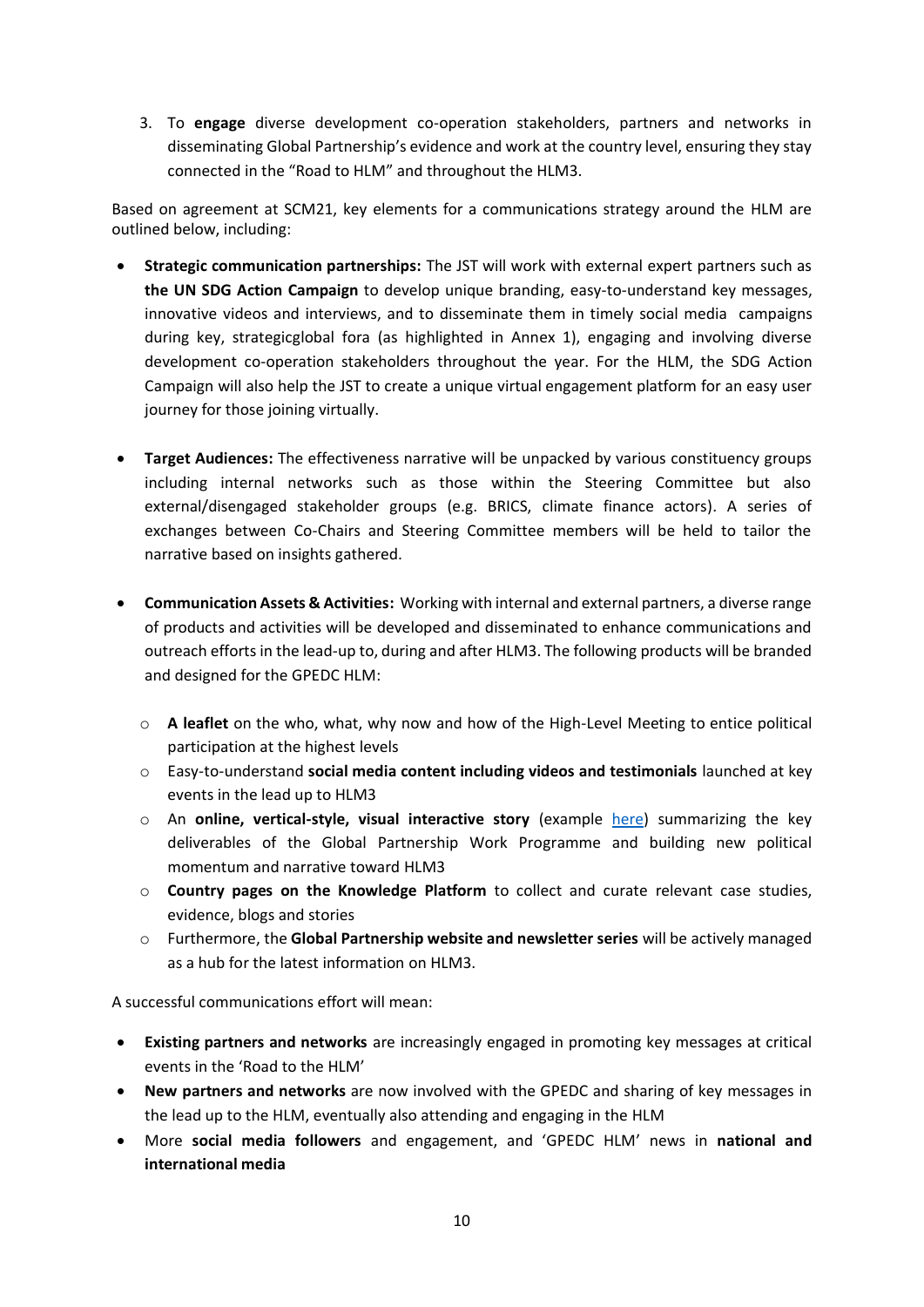#### **4. Resourcing the preparation and organisation of the HLM**

Switzerland as the host of the HLM will lead the overall organisation in close collaboration with other Co-Chairs. On-site logistic requirement, such as the costs associated with hiring a venue, catering, interpretation services, on-site registration/accreditation process will be covered by Switzerland.

The overall coordination of the programme will be led by the Co-Chairs with support from the JST. However, **the organisation of various sessions of the HLM and preparatory virtual events will be member-led**. This means that the relevant publications/background materials, preparation (e.g. a concept note, run of show, identification of speakers and moderator, etc.) for each session will be led, resourced, and implemented by Action Area leads, Steering Committee members or others.

There are additional resources required over and beyond the costs covered by Switzerland and the minimum support provided by the JST through its core institutional support. **Annex 2** outlines key resource requirements for the HLM. For more detailed information, see the JST updated funding note.

#### **Questions for discussion:**

#### **How can you concretely support the Road to the GPEDC HLM?**

- Do you have feedback on the proposed "Road to the GPEDC High-Level Meeting"?
- Which events are you willing to lead on and attract your political leadership to?
- How can you help ensure events' political discussions feature GPEDC's burning issues?
- With that in mind, how do you foresee your role in these events (planning, participation, side meetings etc.)?

# **Do you have reflections on the preliminary logistical considerations and its communications material?**

- What examples of other hybrid events provide good examples to emulate for the HLM? What virtual reality features do you deem essential for the HLM?
- Do you agree with the contours of the programme including pre-meetings? Do you have other suggestions?
- Do you have specific suggestions on the communications, advocacy and outreach plans?
- What concrete aspects of the Summit preparations are you willing to lead on? E.g. Summit Programme, mobilising high-level participation, Communications campaign, guest posts in the run-up to the Summit, etc.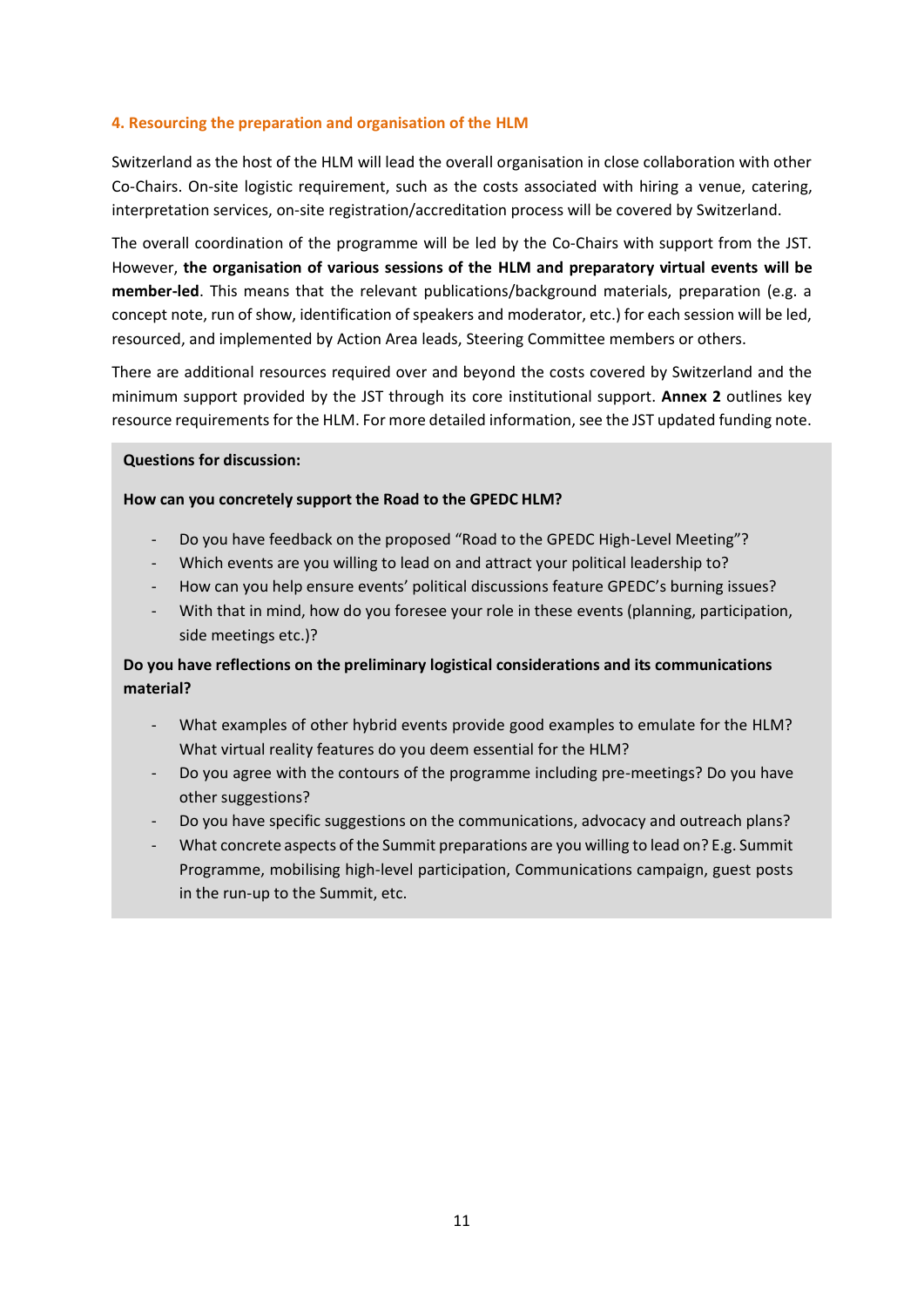# **Annex 1: Road to the High-Level Meeting**

|                                                       | <b>Road to the High-Level Meeting</b><br>(Provisional list with options for Steering Committee member consideration) |                                                                                                                               |                                                                                                                                                                                                                                                                                                                                                                    |                                                                                                                         |                                                                         |  |  |
|-------------------------------------------------------|----------------------------------------------------------------------------------------------------------------------|-------------------------------------------------------------------------------------------------------------------------------|--------------------------------------------------------------------------------------------------------------------------------------------------------------------------------------------------------------------------------------------------------------------------------------------------------------------------------------------------------------------|-------------------------------------------------------------------------------------------------------------------------|-------------------------------------------------------------------------|--|--|
|                                                       | <b>Date</b>                                                                                                          | <b>Milestone Events</b>                                                                                                       | <b>International Events</b>                                                                                                                                                                                                                                                                                                                                        | <b>Member-led Events</b>                                                                                                | <b>Tentative</b><br>timeline<br>outcome<br>document                     |  |  |
|                                                       |                                                                                                                      | Nov   18-19 Nov, Busan Forum                                                                                                  |                                                                                                                                                                                                                                                                                                                                                                    |                                                                                                                         |                                                                         |  |  |
| $\overline{2}$<br>0<br>$\overline{2}$<br>$\mathbf{1}$ |                                                                                                                      | Dec 15-16 Dec, GPEDC<br><b>Steering Committee</b><br>Meeting (SCM)                                                            |                                                                                                                                                                                                                                                                                                                                                                    |                                                                                                                         | Initial discussion<br>on scope of<br>outcome<br>document and<br>outline |  |  |
| $\overline{2}$<br>0<br>$\overline{2}$<br>2            | Jan                                                                                                                  | 23-27 Jan, 5th United<br>Nations Conference on<br>the Least Developed<br>Countries (LDC5)<br>- Launch of the "Road to<br>HLM" | 20-23 Jan, World Economic<br>Forum (WEF)                                                                                                                                                                                                                                                                                                                           | 18-19 Jan, DAC Senior<br>Level Meeting (SLM)                                                                            |                                                                         |  |  |
|                                                       | Feb                                                                                                                  |                                                                                                                               | 22 Feb, Dubai Expo Meeting XX, Annual Wings Forum<br>with Arab Donors                                                                                                                                                                                                                                                                                              | 2022                                                                                                                    |                                                                         |  |  |
|                                                       | Mar                                                                                                                  |                                                                                                                               |                                                                                                                                                                                                                                                                                                                                                                    | XX, High Level Forum of<br>Directors General for<br>Development<br>Cooperation                                          | Outline of the<br>outcome<br>document                                   |  |  |
|                                                       | Apr                                                                                                                  | XX, UN Financing for<br>Development Forum<br>(FFD)                                                                            | 22-24 Apr, World Bank<br>Group/IMF<br><b>Spring Meeting</b><br>XX, EU-Africa Business<br>Forum                                                                                                                                                                                                                                                                     | 25 Apr, DAC Friends of<br>Foresight                                                                                     |                                                                         |  |  |
|                                                       | May<br>Jun                                                                                                           | XX, GPEDC Steering<br><b>Committee Meeting</b><br>(SCM)                                                                       | 10-12 May, EBRD 2022<br><b>Annual Meeting</b><br>24-25 May, Global Meeting<br>of Development<br><b>Co-operation Providers</b><br>(with a DAC/SIDS Meeting<br>back-to-back TBC)<br>XX, UNCTAD Conference on<br>Debt Management<br>XX, High-level Committee<br>on South-South<br>Cooperation<br>26-30 June, World Urban<br>Forum<br>XX, European Development<br>Days | 24 May, 142 <sup>nd</sup> Inter-<br>Parliamentary Union (IPU)<br>Assembly<br>XX, CPDE All Secretariats'<br>Meeting 2022 | Zero draft<br>SC discussion on a<br>zero draft                          |  |  |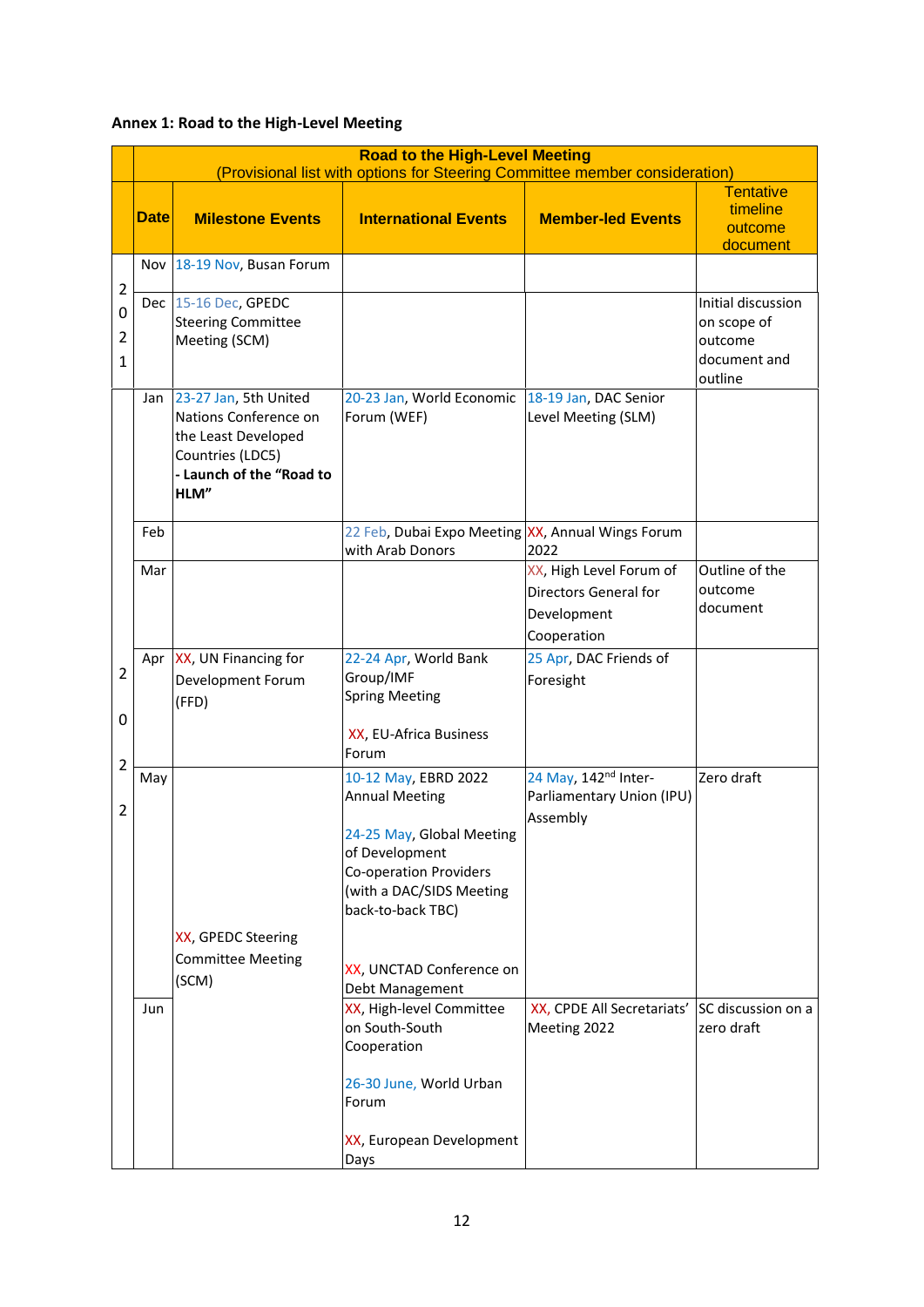| Jul                                                                                                                               | 5-7 & 11-15 Jun, UN High- XX, Ibero-American HLM<br>level Political Forum on<br>Sustainable Development<br>(HLPF) | 2022                                                                                                                            | XX, OECD DAC Tidewater<br>Meeting 2022 hosted by<br>Switzerland |                                       |  |
|-----------------------------------------------------------------------------------------------------------------------------------|-------------------------------------------------------------------------------------------------------------------|---------------------------------------------------------------------------------------------------------------------------------|-----------------------------------------------------------------|---------------------------------------|--|
| Aug                                                                                                                               |                                                                                                                   |                                                                                                                                 |                                                                 |                                       |  |
| Sep                                                                                                                               | 12-14 Sep, Global South-                                                                                          | 12 Sep, International                                                                                                           |                                                                 | Revised draft                         |  |
|                                                                                                                                   | South Development Expo                                                                                            | South-South Cooperation                                                                                                         |                                                                 |                                       |  |
|                                                                                                                                   | (GSSD) (including regional                                                                                        | Day                                                                                                                             |                                                                 |                                       |  |
|                                                                                                                                   | preparatory fora)                                                                                                 |                                                                                                                                 |                                                                 |                                       |  |
|                                                                                                                                   |                                                                                                                   | XX, 47th IsDB Annual                                                                                                            |                                                                 |                                       |  |
|                                                                                                                                   |                                                                                                                   | Meeting 2022                                                                                                                    |                                                                 |                                       |  |
|                                                                                                                                   |                                                                                                                   |                                                                                                                                 |                                                                 |                                       |  |
|                                                                                                                                   | 13-27 Sep, United Nations                                                                                         | XX, Business Call to Action                                                                                                     |                                                                 |                                       |  |
|                                                                                                                                   | <b>General Assembly 2022</b>                                                                                      | (BCTA) Annual Forum 2022                                                                                                        |                                                                 |                                       |  |
|                                                                                                                                   |                                                                                                                   |                                                                                                                                 |                                                                 |                                       |  |
| Oct                                                                                                                               |                                                                                                                   | XX, 14th BRICS HLM 2022<br>3-7 Oct, 15 <sup>th</sup> United                                                                     |                                                                 |                                       |  |
|                                                                                                                                   |                                                                                                                   |                                                                                                                                 |                                                                 |                                       |  |
|                                                                                                                                   |                                                                                                                   | Nations Conference on                                                                                                           |                                                                 |                                       |  |
|                                                                                                                                   |                                                                                                                   | <b>Trade and Development</b>                                                                                                    |                                                                 |                                       |  |
|                                                                                                                                   |                                                                                                                   | (UNCTAD15)                                                                                                                      |                                                                 |                                       |  |
|                                                                                                                                   |                                                                                                                   | 14-16 Oct, World Bank                                                                                                           |                                                                 |                                       |  |
|                                                                                                                                   |                                                                                                                   |                                                                                                                                 |                                                                 |                                       |  |
|                                                                                                                                   |                                                                                                                   | Group/IMF Annual                                                                                                                |                                                                 |                                       |  |
|                                                                                                                                   |                                                                                                                   | Meetings                                                                                                                        |                                                                 |                                       |  |
|                                                                                                                                   |                                                                                                                   | XX, World Cities Day-                                                                                                           |                                                                 |                                       |  |
|                                                                                                                                   |                                                                                                                   | related High-Level Events                                                                                                       |                                                                 |                                       |  |
|                                                                                                                                   |                                                                                                                   |                                                                                                                                 |                                                                 |                                       |  |
|                                                                                                                                   |                                                                                                                   | XX, World Congress of                                                                                                           |                                                                 |                                       |  |
|                                                                                                                                   |                                                                                                                   | United Cities and Local                                                                                                         |                                                                 |                                       |  |
|                                                                                                                                   |                                                                                                                   | Governments Daejion,                                                                                                            |                                                                 |                                       |  |
|                                                                                                                                   |                                                                                                                   | Republic of Korea                                                                                                               |                                                                 |                                       |  |
|                                                                                                                                   |                                                                                                                   |                                                                                                                                 |                                                                 |                                       |  |
|                                                                                                                                   | Nov XX, GPEDC Steering                                                                                            | 7-18 Nov, UN Climate                                                                                                            |                                                                 | Discussion on the                     |  |
|                                                                                                                                   |                                                                                                                   | Committee Meeting (SCM) Change Conference COP28                                                                                 |                                                                 | revised Draft and                     |  |
|                                                                                                                                   |                                                                                                                   |                                                                                                                                 |                                                                 | agree on steps for<br>final draft and |  |
|                                                                                                                                   |                                                                                                                   | XX, Effectiveness to Impact                                                                                                     |                                                                 | endorsement at                        |  |
|                                                                                                                                   |                                                                                                                   | <b>International Research</b>                                                                                                   |                                                                 | HLM                                   |  |
|                                                                                                                                   |                                                                                                                   | Conference                                                                                                                      |                                                                 |                                       |  |
|                                                                                                                                   |                                                                                                                   |                                                                                                                                 |                                                                 |                                       |  |
|                                                                                                                                   | Dec   12-14 Dec, GPEDC HLM 2022 (HLM3)                                                                            |                                                                                                                                 |                                                                 |                                       |  |
|                                                                                                                                   |                                                                                                                   |                                                                                                                                 |                                                                 |                                       |  |
|                                                                                                                                   |                                                                                                                   | Note: *No dates have been confirmed for events marked with XX (Events are placed in month in which they are most likely to take |                                                                 |                                       |  |
| place)                                                                                                                            |                                                                                                                   |                                                                                                                                 |                                                                 |                                       |  |
| ** Additional events for consideration: G20 events Indonesia is planning for 2022; Events organized by Chinese Think Tanks; Delhi |                                                                                                                   |                                                                                                                                 |                                                                 |                                       |  |
| Process event led by the RIS in India, Expo 2020 Dubai - Effectiveness of Arab donors in the Swiss pavilion,                      |                                                                                                                   |                                                                                                                                 |                                                                 |                                       |  |